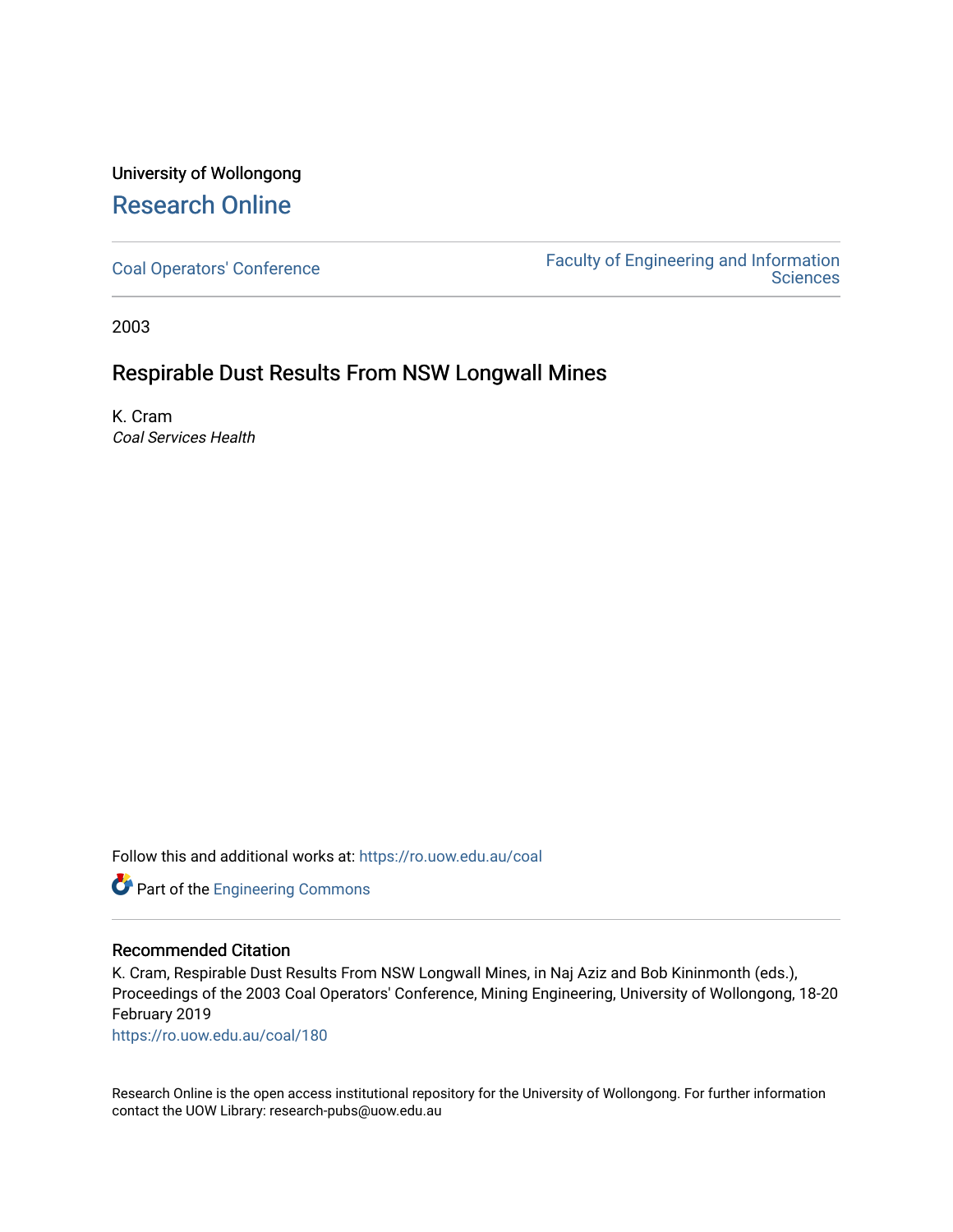# **RESPIRABLE DUST RESULTS FROM NSW LONGWALL MINES**

# **Ken Cram <sup>1</sup>**

*ABSTRACT:* An outline of airborne dust sampling methodology, instrumentation and exposure standards in the New South Wales coalmining industry are presented combined with the results of dust monitoring of the mining industry workforce with particular emphasis on longwalls. The overall improvements to workforce exposure levels and the systems and techniques which led to these improvements are dealt with, as are respirable quartz levels, together with sources and difficulties of compliance with the Coal Mines Regulation Act (CMRA) 1982 requirements. The non-punitive nature of the regulations combined with the mutual co-operation between management and unions in the interpretation and use of monitoring program results, to achieve overall improvements in airborne dust levels throughout the industry is examined. Results are presented covering long wall, continuous miner and open cut / surface operations. Periodic health screening and results of epidemiology studies of the workforce by Coal Services Health (formerly the Joint Coal Board) indicate adherence to current maximum exposure levels is sufficient to maintain a healthy industry workforce.

# **INTRODUCTION**

The Joint Coal Board was originally constituted under an arrangement between the Governor-General of Australia and the Governor of New South Wales made pursuant to the provisions of the Coal Industry Act, 1946 (Commonwealth) and the Coal Industry Act 1946 (NSW). In 2001 the Commonwealth withdrew from the Joint Coal Board and those Acts were repealed. As a replacement for the Joint Coal Board under the Coal Industry Act (NSW Govt 2001) a corporation was formed, Coal Services Pty Limited to oversee occupational health and welfare in the NSW coal industry. Coal Services is owned equally by the New South Wales Mineral Council and the CFMEU (mine workers union). The powers and functions of the corporation are stated in the provisions of the Act and include the responsibility to monitor respirable dust in NSW coal mines.

Coal Services Health operates the dust sampling program, which is an occupational hygiene service and is complementary to the other health services provided which include mine workers biological monitoring from chest x-ray examination and lung function tests. Since July 1994 the dust sampling service has been on a fee-forservice basis.

#### **HEALTH RISK**

The health risk to mine workers has long been acknowledged as being related to prolonged exposure to high concentrations of respirable coal dust which can lead to pneumoconiosis, and when mining high quartz content material, silicosis. Coal mining has historically been associated with the occurrence of disabling chest diseases.

The International Labour Organization (ILO) Classification System, the international standard, is the system used by Coal Services Health to grade pneumoconiosis on chest radiographs of coal mineworkers. Under this system, there are four major categories used to grade the severity of pneumoconiosis. Essentially, category 0 is the normal state (no pneumoconiosis), category 1 is mild pneumoconiosis, category 2 is moderate pneumoconiosis, and category 3 is severe pneumoconiosis. It is generally agreed by clinicians, that symptoms of pneumoconiosis are not experienced until category 2 is reached. At category 1, most individuals would be unaware of the presence of early pneumoconiosis, and would not normally be restricted in work or leisure activities.

When the Joint Coal Board was established in 1948 pneumoconiosis was prevalent among coal miners (16% all categories, 4.5% category 2 or worse). Today, the prevalence is so low that no new cases of pneumoconiosis have been detected in the last 10 years. The incidence of pneumoconiosis in NSW is among the lowest in the world. For the last 5 years the rates of pneumoconiosis in NSW continues to be less than 0.5% (Joint Coal Board 2001)

 $\overline{a}$ 

<sup>1</sup> *Coal Services Health*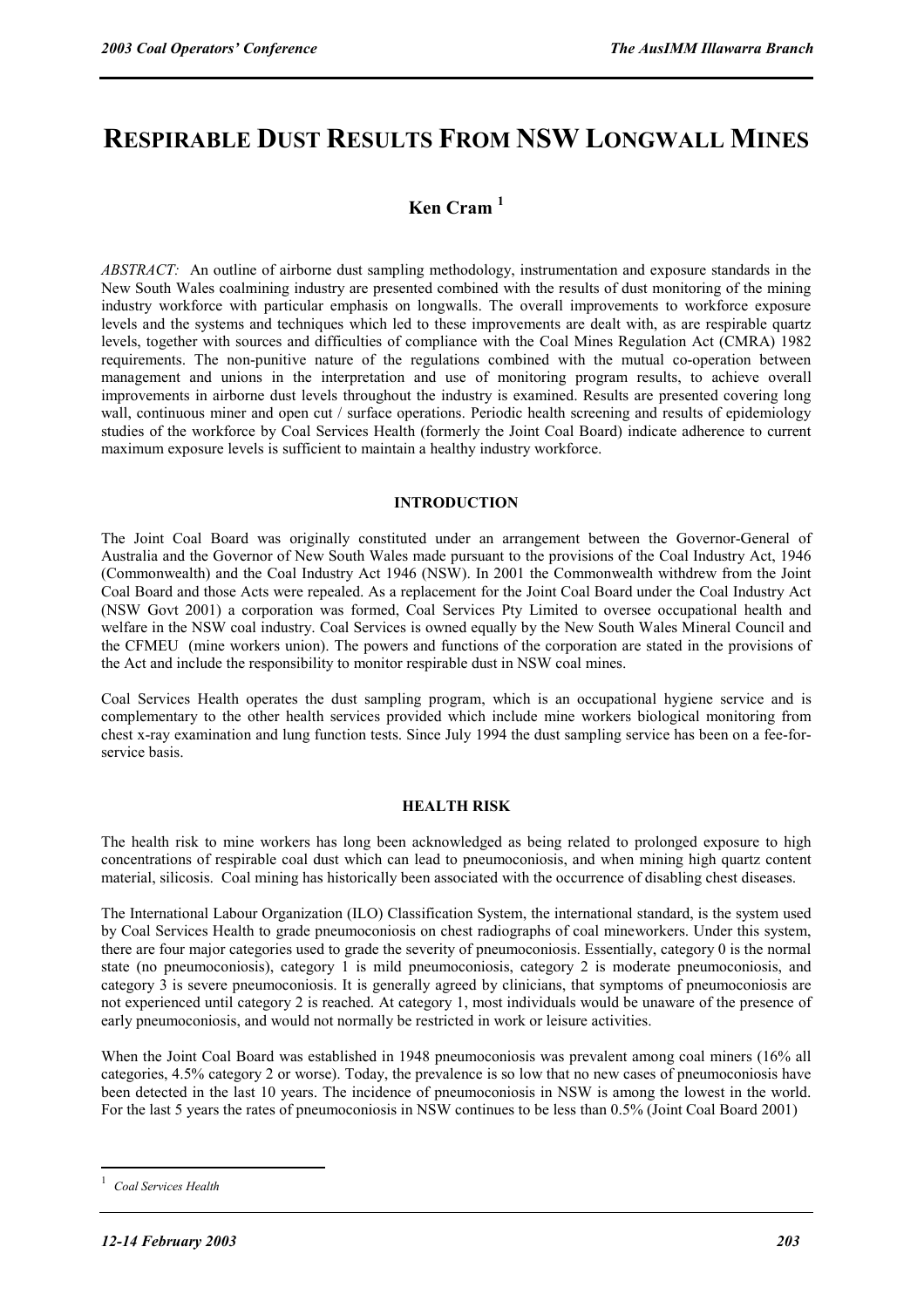# **STANDING COMMITTEE ON DUST RESEARCH AND CONTROL**

The Joint Coal Board since its inception actively pursued the eradication of dust related diseases among coal miners. In 1954 a Standing Committee on Dust Research and Control was established to provide expert advice to the NSW coal industry on respirable dust issues. The committee was constituted from representatives of the colliery proprietors, mining unions, government departments and the Coal Services Health division. The committee was instrumental in the introduction of the gravimetric sampling method and setting the current exposure standards. Coal Services Pty Limited is continuing those same objectives in 2002

The Committee meets bi-monthly to review results of Coal Services Health monitoring programs and evaluate and exchange information on technologies, innovations and problems in the industry related to respirable dust. The role of the committee in 2002 remains fundamental to the promotion of improved health standards for coal industry workers.

# **DUST MONITORING SERVICE**

The Coal Services Health (formerly the Joint Coal Board and JCB Health) dust monitoring service is quality accredited and has been the sole organization involved with personal dust monitoring in the NSW coal industry since the current regulations (CMRA, 1982) were gazetted in March 1984. The service has the total support and acceptance of both management and unions.

The specified limit for respirable dust other than quartz-containing dust, is 3mg of respirable dust/ $m<sup>3</sup>$  of air sampled. The specified limit for quartz-containing dust is  $0.15$ mg of respirable quartz/m<sup>3</sup> of air sampled (CMRA, 1982). The details are in the attachment (Appendix A)

The frequency of sampling, places and persons to be sampled in each part of a mine are specified in the table (Appendix B). In NSW sample collection commences at the time of leaving the crib room at the start of the shift and ceases on arrival at the crib room at the end of the shift. The sampling period, if practicable should be not less than five hours (CMRA, 1982).

While it is the responsibility of mine management to meet the frequency of sampling required by the CMRA the Coal Services Health monitoring programs are structured in such a manner that management's obligations are fulfilled where possible.

The integrity of results is guaranteed by a Coal Services Health employee present in the workplace during the sampling shift recording such information as ventilation quantities, blocked sprays, operator location, water pressures or anything which may affect results. Results are used solely to identify problem areas which may exist and are not used at any time for punitive measures. Where areas of high dust concentrations are found to exist efforts are directed to these areas in order to rectify the problems. These efforts in many cases involve Management, Union and Coal Services Health initiatives.

Results of the sampling are forwarded to the colliery manager, senior inspector of coal mines, united mineworkers district check inspector and included in the Coal Services Health dust database.

If the result of any sample exceeds the specified limit a re-sample must be taken within seven working days in similar circumstances to those existing when the sample was collected. If the resample still exceeds the specified limit the district inspector of coal mines may, in writing direct the colliery manager to carry out additional procedures to reduce the concentration of airborne dust (NSW Govt. 1999).

During the period 1984-2001 the number of underground mines in NSW reduced from 67 to 32, mainly with the closure of non-longwall mines. Open cut mines increased in that period from 18 to 24 mines. Total raw coal production in the period increased from 68.3 million tonnes in 1984 to 142.9 million tonnes in 2001. Underground production increased from 42.2 million tonnes to 54.6 million tonnes and open cut production substantially increased from 30.7 million tonnes to 88.4 million tonnes during the same period (Coal Services 2002)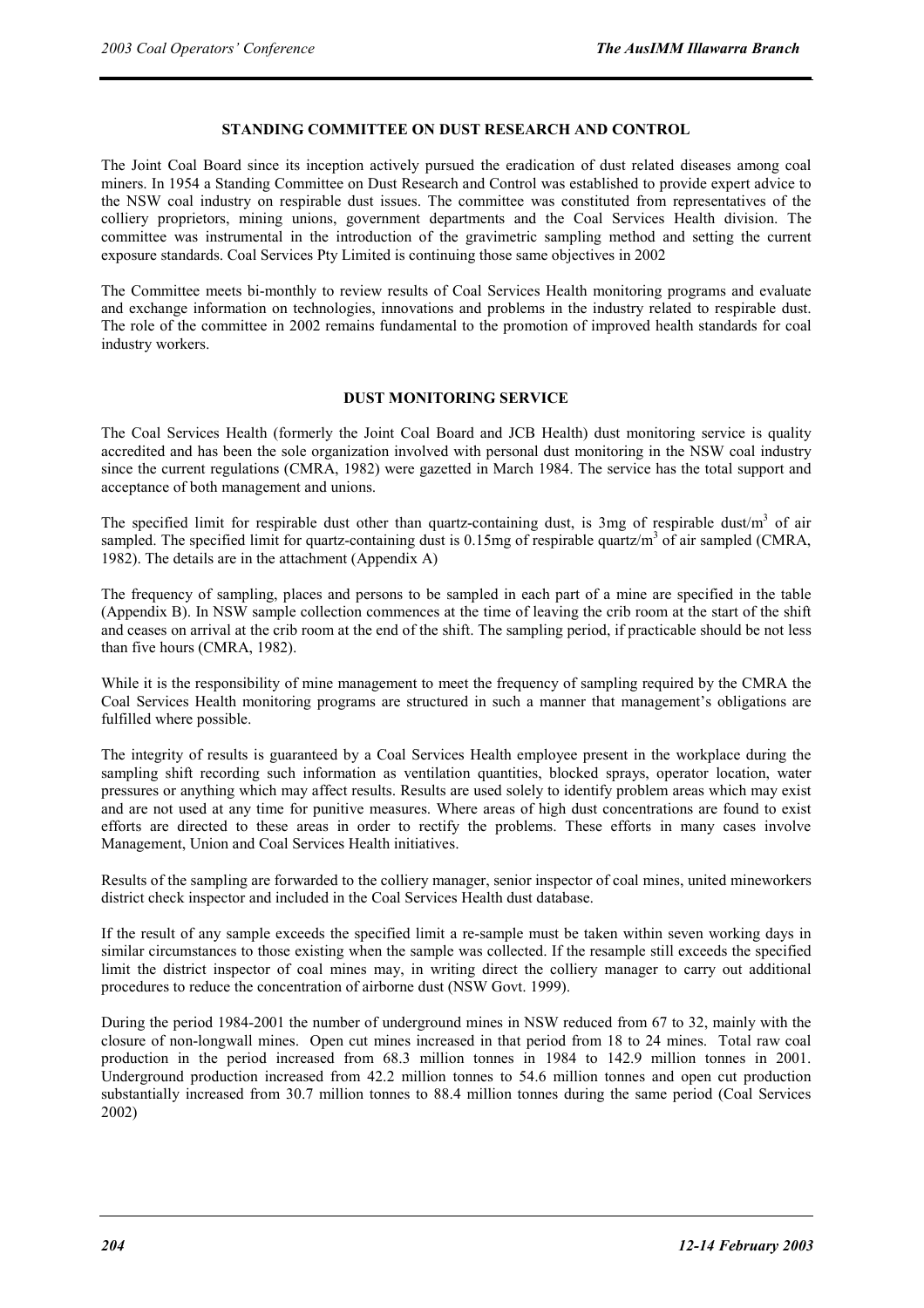# **COAL SERVICES HEALTH DUST DATA BASE RESULTS**

By the end of 2001, after nearly 18 years of sampling, over 46,000 personal dust samples (including re-samples which is the worse case scenario) had been collected from over 9,000 mining locations. Sampling locations were 30% longwall faces, 62% underground other than longwall (mainly continuous miner panels) and 8% open cut/washeries. From 1984 to 1997 the sampling location mix was 65% underground other than longwall and 5% open cut/washeries, increased sampling at open cuts in the last 4 years has seen that % change. An average of over 2,500 personal dust samples at over 500 mining locations were collected per annum from 1984 to 2001.

Analysis of the data is based upon the results obtained during the standard frequency sampling and re-samples. The results of re-samples taken for the requirements of CMRA have been included in the data analysis in Table1

| Mining<br>Method   | Number of<br>Personal Samples<br>(Including Re-Samples) | Number<br>$>3$ mg/m $3$ | Percentage<br><b>Exceeding Limit</b> |  |
|--------------------|---------------------------------------------------------|-------------------------|--------------------------------------|--|
| Longwall Faces     | 14170                                                   | 1002                    | 7.1                                  |  |
| Other Underground  | 29040                                                   | 468                     | 1.6                                  |  |
| Open Cut/Washeries | 2790                                                    | 21                      | 0.8                                  |  |

# **Table 1 Respirable Dust Results (Including Re-Samples) 1984 - 2001**

Examination of the dust results by mining method gives a clearer understanding of the situation shown in Table1

- Longwall operations over 14,000 samples and 7.1% exceeded the limit.
- Other underground (mainly continuous miner panels) 29,000 samples and 1.6% exceed the limit.
- Opencut/washeries 2,790 samples and only 0.8% exceed the limit.

This clearly shows that the area of main concern has been the results from the longwall faces.

#### **LONGWALL RESPIRABLE DUST RESULTS**

In 1984 there were 12 longwall faces, which progressively rose to 25 faces by 1997 but had reduced to 21 by 2001. Longwall samples over the 18 year period resulted in over 7% of the samples exceeding the 3mg/m<sup>3</sup> level. Details of the results are shown in Table 2 where significant improvement has been achieved in the results over the 18 year period. During the 1980s the percentage of results exceeding the limit peaked at over 18%. From 1990 substantial initiatives by coal companies achieved the present situation where only 6% of results exceed the limit but longwall mining results still remain the main area of concern. The overall trend during the period has been a reduction in the percentage of samples exceeding the limit. There had been a slight deterioration in the late1990's and this was attributed to a few particular longwalls where there were operational problems. These are being addressed and the trend in results exceeding the limit is expected to continue going down in the future.

It should be noted that two significant changes occurred in the 1984-2001 period. Firstly the number of longwall faces had doubled and the average shift longwall face output increased by more than 100%. During 2001- 02 NSW longwall production was from 22 mines with the coalfield details as follows:

| Hunter Coalfield            | $\overline{\phantom{a}}$ | 10.8 million raw tonnes from 5 faces  |
|-----------------------------|--------------------------|---------------------------------------|
| Newcastle Coalfield         | $\blacksquare$           | 8.6 million raw tonnes from 6 faces   |
| Western Coalfield           | $\sim$                   | 10.0 million raw tonnes from 4 faces  |
| Southern Coalfield          | $\sim$                   | 10.9 million raw tonnes from 7 faces  |
| <b>Total NSW Coalfields</b> | $\sim$                   | 40.3 million raw tonnes from 22 faces |

Respirable dust monitoring results for all NSW longwalls after 18 years monitoring has achieved 14,170 personal samples with just over 1,002 (7.1% failures) exceeding the prescribed limit. Which longwalls or coalfields are contributors to these failures?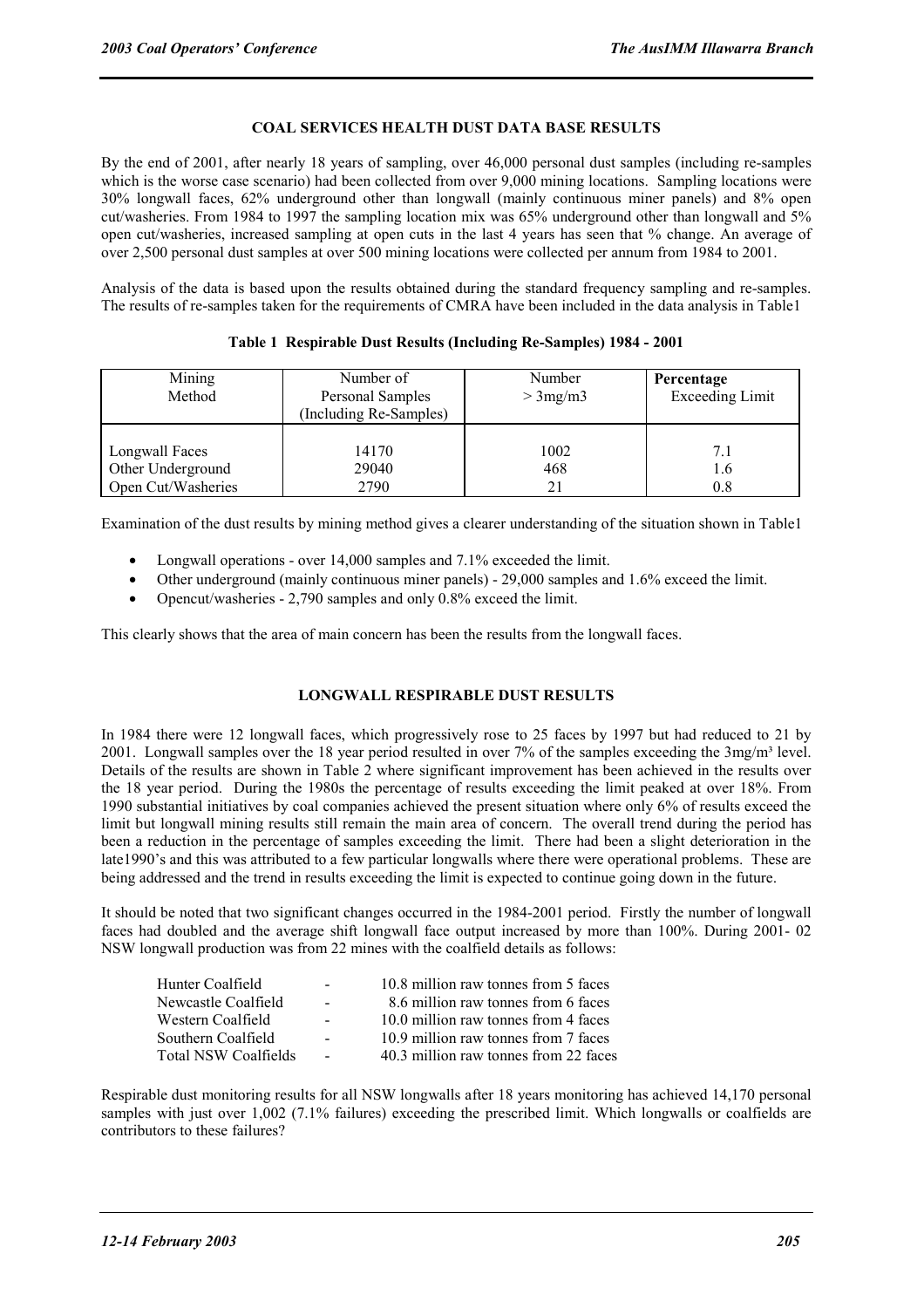Western coalfield mines are not a significant contributor 1,500 personal samples and only 52 failures (3.5%). In 1987 and 1994 a few dust problems affected results at Clarence and Ulan. In 2001 there were some high dust results on a Lithgow seam longwall mine which are being addressed.

In Southern coalfield mines, which were the forerunner for longwall mining, 5,930 personal samples produced 465 failures (7.8%). The NSW dust failure trend has traditionally followed the performance of the southern coalfield mines which had generally half the longwall samples and half the failures. There had been a concerted effort in the late 1980's to drive the high 30% of failures down to the present level of  $3 - 5$ %. In the last 5 years the southern coalfield results have been better than all the NSW percentage failures, although the number of southern faces has reduced by 30%.

Northern coalfield (Newcastle) longwall mines had 4,770 personal samples and 276 failures (5.8%). During the 1980's results were better than the all NSW percentage failures, from the mid 1990's the results have not been as impressive and the situation up to year 2000 was worse than the combined results of the NSW longwall faces. The main contributor during those years had been the new faces in the West Borehole and Great northern seams. Combined efforts were concentrated to reduce the personal exposure on the longwall faces to the present level of 5 – 6 % of results failing. The number of northern faces has been reasonably static for the last 10 years.

Hunter coalfield (Singleton) longwall mines have had 1,960 personal samples and 209 failures (10.7%). The number of faces has doubled in the last 10 years and since the mid 1990's the results have seen the number of failures  $(8 - 10\%)$  far in excess of the NSW number of failures, around 6%. Initially the main contributors were faces in the Whybrow and Pikes Gully seams. From the mid 1990's the Wynn seam at Dartbrook Colliery has been difficult to longwall mine and maintain dust levels below the prescribed limit. All the Hunter coalfield longwall operations have been continually trying to improve dust suppression measures and operating procedures to reduce the face operators dust exposure levels.

Longwall dust suppression has been very successful in the following areas:

- sealing the covers on the BSL and enclosing the BSL discharge on the belt to reduce intake contamination
- homotropol ventilation has been very successful in allowing clean uncontaminated air onto the longwall face
- water infusion in the Bulli seam utilising in-seam gas drainage holes has been reasonably successful in putting some moisture back into the seam
- operator location with emphasis on face operating procedures has been a major contributor to the improved longwall face dust results. The 'Hund' instrument has been an excellent tool to highlight areas of high dust levels and indicate the best location for face operators
- shearer initiation of chocks (shields) has also moved people from the return side of the shearer.

#### **RESPIRABLE QUARTZ RESULTS**

Analysis of the quartz data is based upon the results obtained during the standard frequency sampling and resamples. The results of re-samples taken for the requirements of CMRA have been included in the data analysis.

Of the 46,000 personal samples taken around 4,500 were sent for quartz analysis. The samples sent for analysis were from those locations where the mining practice or material was expected to contain high quartz containing dust and where the sample failed the respirable dust limit. In the case of longwall samples 20% were sent for quartz analysis. Samples from longwalls sent for quartz analysis had a 1 in 3 chance of exceeding the specified limit of  $0.15$ mg of respirable quartz/m<sup>3</sup>. Those samples exceeding the specified limit for different mining methods for the period 1984 - 2001 are detailed in Table 3.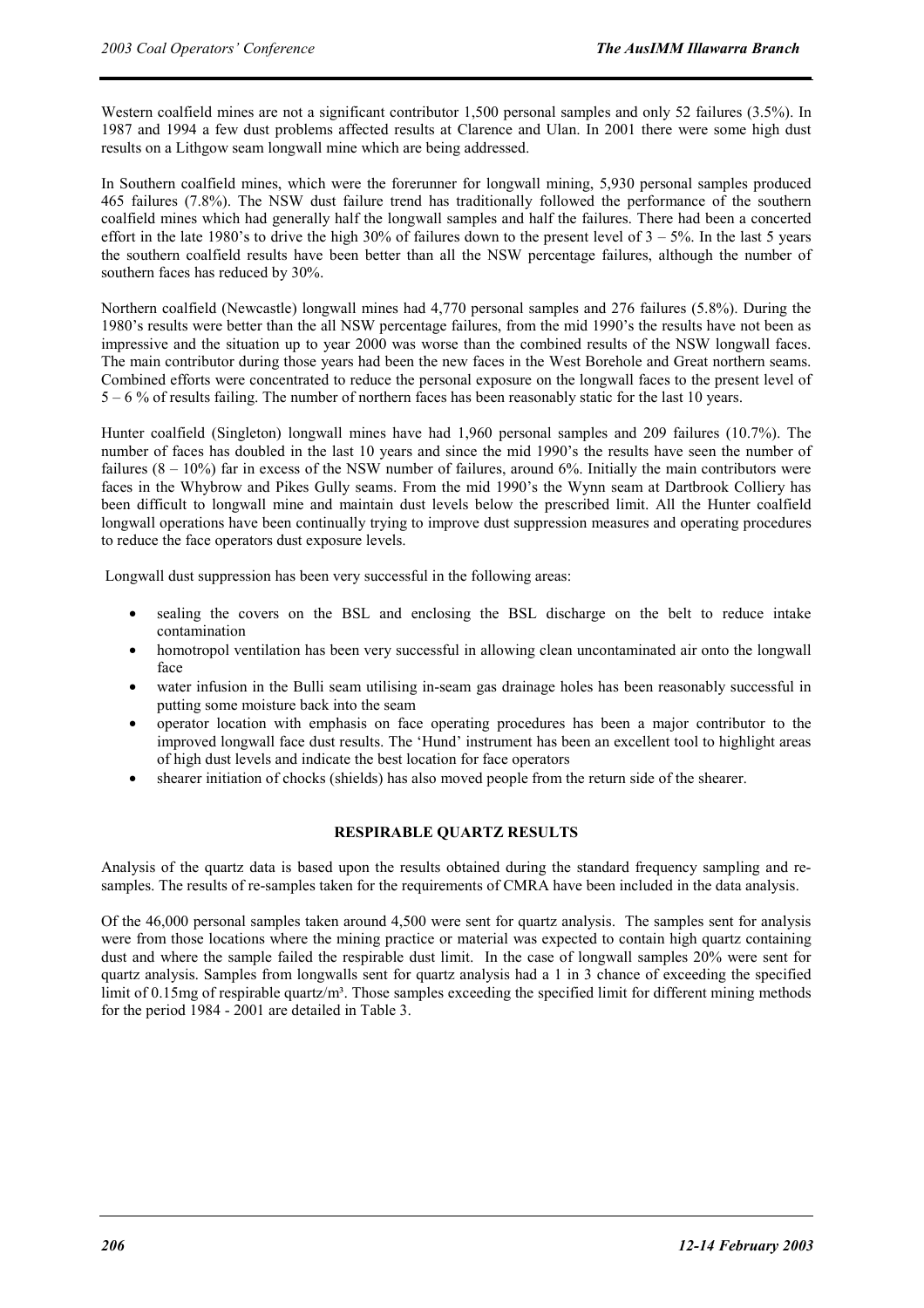| Mining            | Number Of Personal     | Number                     |  |  |
|-------------------|------------------------|----------------------------|--|--|
| Method            | Samples                | $> 0.15$ mg/m <sup>3</sup> |  |  |
|                   | (including re-samples) |                            |  |  |
|                   |                        |                            |  |  |
| Opencut/Washeries | 2790                   | 38                         |  |  |
| Longwall Faces    | 14 170                 | 536                        |  |  |
| Other Underground | 29040                  | 382                        |  |  |

**TABLE 3 RESPIRABLE QUARTZ RESULTS (INCLUDING RE-SAMPLES) 1984 – 2001** 

# **LONGWALL QUARTZ RESULTS**

High quartz has resulted from longwall mining through stone rolls, faults and dykes or when cutting roof and floor. Some coal seams in the Hunter coalfield are high in quartz and are proving difficult to maintain below the CMRA maximum allowable limit of  $0.15$ mg/m<sup>3</sup>. Examining the quartz results in a worst case scenario including re-samples, 536 failures 3.8% of 14,170 personal samples.

The western coalfield had 21 failures and this is only 1.4% of the 1.510 samples. Overall there have been only a few problems over the last 10 years. In the last 2 years there have been high results at a Lithgow seam mine cutting roof stone in sections of the longwall block. The southern coalfield had only 31 failures, 0.5% from 5,930 samples. This coalfield and the western coalfield traditionally only have high quartz results when longwall faces are cutting roof, stone rolls or floor stone.

Quartz results in the northern coalfield (Newcastle) showed 302 failures, 6.3% from 4770 samples. This coalfield from 1985 – 95 was far above elsewhere in NSW and a main contributor to the high trend of failures in NSW. The Great Northern seam longwalls had high quartz results during this period, overall in the last 5 years the situation has improved. The Hunter coalfield had 182 failures from 1960 samples, which is over 9.3%. This coalfield has impacted greatly on the quartz results trend in NSW. The longwalls in the Whybrow seam have been the area of main concern, high quartz content in the seam and a need to operate at half the respirable dust levels to avoid quartz failures. The need to cut substantial amounts of roof on the longwall faces in the Pikes Gully and Liddell seams is going to be an area that needs to be addressed.

# **PERSONAL PROTECTION**

Where dust exposure cannot be maintained below the specified limit, personal protection should be introduced but due to the protection factor of respirators being relative to facial fit and wear time (uncontrolled factors), they should only be used as a last line of defence and must not take the place of prevention or dust suppression techniques.

# **COAL SERVICES ORDER 40 - ABATEMENT OF DUST ON LONGWALLS**

Another initiative of the Joint Coal Board and continued by Coal Services by its role in the area of airborne dust was the issue of Order 40 on 5 July 1990. This order requires the manager or owner of any mine operating by longwall or shortwall mining methods to obtain Coal Services approval prior to the commencement of production in any longwall or shortwall block. Results of dust samples from previous longwalls are examined prior to approval. Most approvals granted are subject to some form of imposed conditions.

The advent of Order 40 appears to have created a more positive and co-operative attitude towards dust control measures by both management and unions.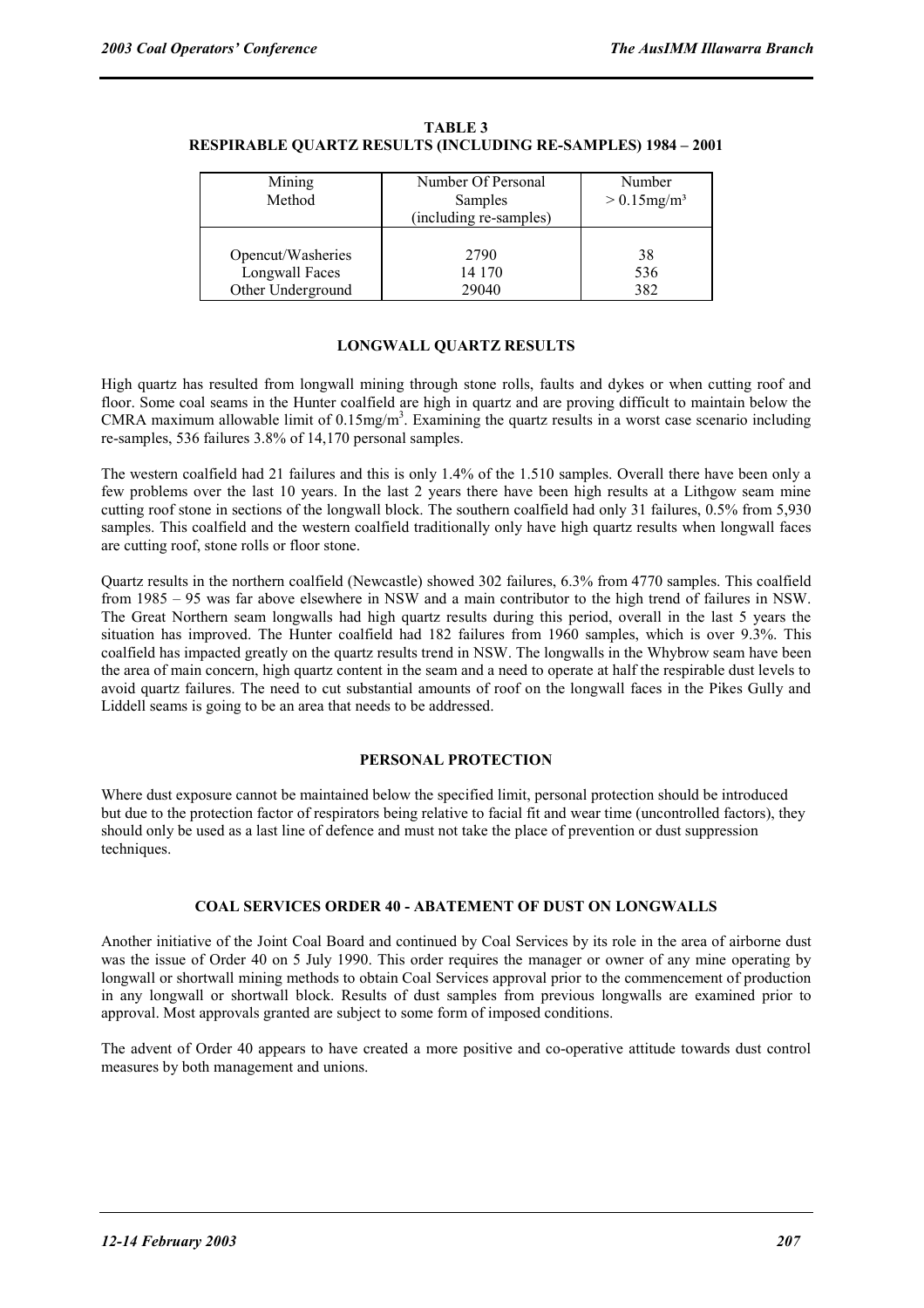## **CONCLUSIONS**

Results of the Coal Services Health Dust Monitoring programs combined with epidemiology studies indicate that adherence to the current maximum exposure standards outlined earlier is sufficient to maintain a healthy industry workforce.

Even though occupational lung diseases are currently well controlled in the New South Wales industry, it is essential that face management is vigilant to ensure that longwall machinemen adhere to face operating procedures, to limit dust exposure and that dust suppression equipment is maintained through engineering maintenance programs.

In mines operating in seams with high levels of inherent quartz and where there is a need to cut roof stone, it is necessary for operators to achieve lower than required dust levels in order to meet the specified levels of respirable quartz. Similarly additional dust suppression techniques may be required in development panels where conditions are such, that stone roof or floor must be continually mined.

Although recent annual reports from Coal Services former organization the Joint Coal Board have been indicating prevalence rates of pneumoconiosis in the NSW coal industry of less than 0.5%, respirable dust control management plans should still be a high priority.

Finally it is important that the industry does not become too complacent regarding the pneumoconiosis risk, particularly as memories of early miners disabled with chronic chest disease fade from the memories of the current workforce.

#### **REFERENCES:**

Joint Coal Board 2001, 54<sup>th</sup> Annual Report, 2000- 2001, page 10. Joint Coal Board: Sydney NSW Govt. 1982 Coal Mines Regulation Act 1982 No 67. NSW Govt. Printer: Sydney NSW Govt. 1999 Coal Mines (Underground) Regulation 1999. NSW Govt. Printer: Sydney NSW Govt. 2001 Coal Industry Act 2001. NSW Govt. Printer: Sydney Coal Services 2002, New South Wales Coal Statistics, 2001 - 02, page 15. Coal Services Pty Limited: Sydney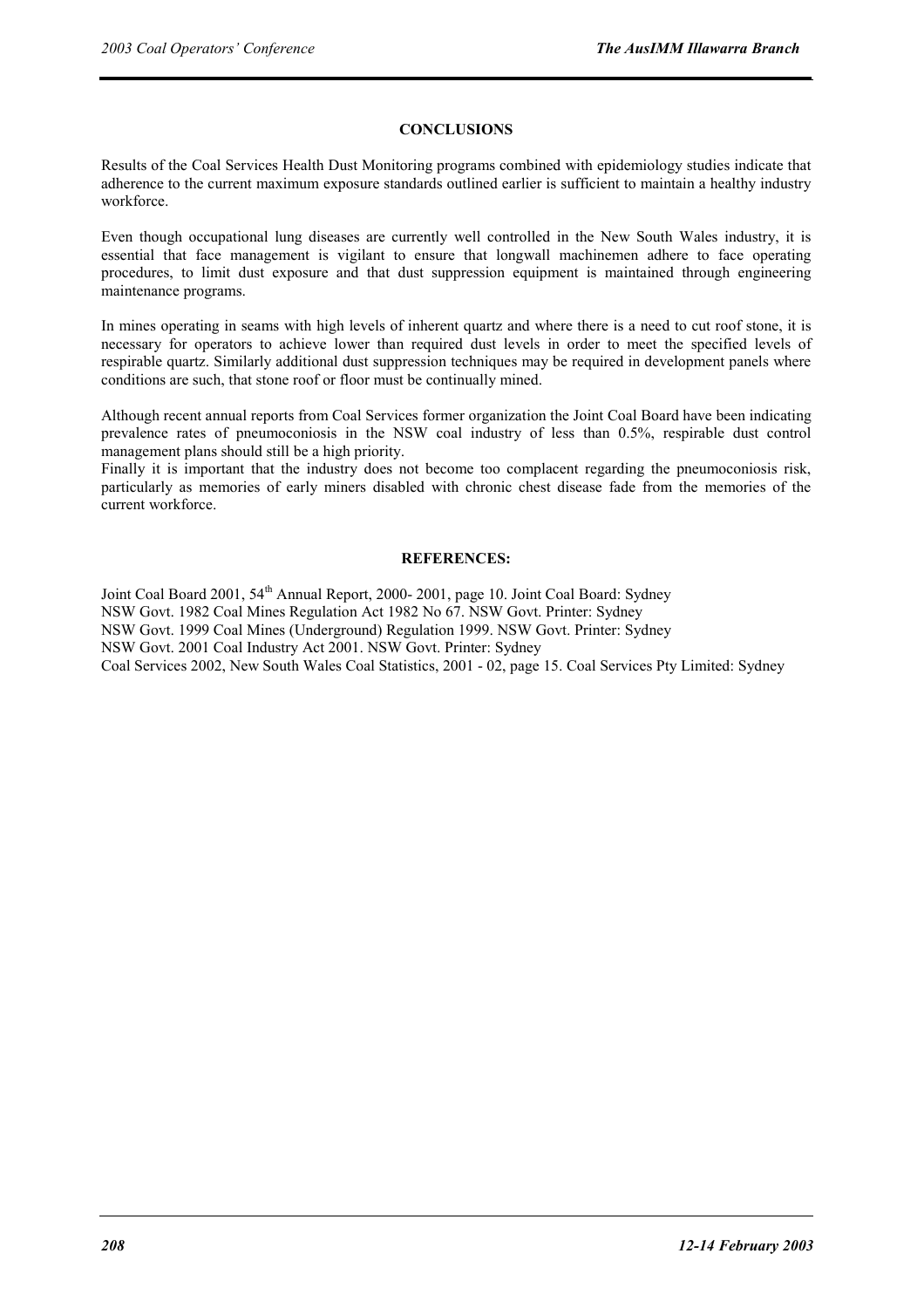|       | UNDERGROUND LONGWALL FACE                         |          | <b>OTHER UNDERGROUND</b>         |                                  |                                                         | <b>OPENCUT AND WASHERIES</b>     |                                  |                                                         |                                  |                                  |
|-------|---------------------------------------------------|----------|----------------------------------|----------------------------------|---------------------------------------------------------|----------------------------------|----------------------------------|---------------------------------------------------------|----------------------------------|----------------------------------|
| Years | of<br>Number<br>Samples<br>(including re-samples) | Personal | Number<br>$>3$ mg/m <sup>3</sup> | Percentage<br>exceeding<br>limit | Number of Personal<br>Samples<br>(including re-samples) | Number<br>$>3$ mg/m <sup>3</sup> | Percentage<br>exceeding<br>limit | Number of Personal<br>Samples<br>(including re-samples) | Number<br>$>3$ mg/m <sup>3</sup> | Percentage<br>exceeding<br>limit |
| 1984  | 238                                               |          | 40                               | 16.8                             | 1820                                                    | 61                               | 3.4                              | 47                                                      |                                  | 2.1                              |
| 1985  | 340                                               |          | 32                               | 9.4                              | 2322                                                    | 50                               | 2.2                              | 72                                                      | $\Omega$                         | 0.0                              |
| 1986  | 307                                               |          | 38                               | 12.4                             | 1862                                                    | 31                               | 1.7                              | 99                                                      |                                  | 1.0                              |
| 1987  | 592                                               |          | 102                              | 17.2                             | 1915                                                    | 32                               | 1.7                              | 127                                                     | 3                                | 2.4                              |
| 1988  | 553                                               |          | 118                              | 21.3                             | 1604                                                    | 27                               | 1.7                              | 32                                                      | $\overline{0}$                   | 0.0                              |
| 1989  | 426                                               |          | 64                               | 15.0                             | 1323                                                    | 18                               | 1.4                              | 75                                                      | $\boldsymbol{0}$                 | 0.0                              |
| 1990  | 645                                               |          | 61                               | 9.5                              | 1306                                                    | 18                               | 1.4                              | 129                                                     | $\mathbf{0}$                     | 0.0                              |
| 1991  | 1112                                              |          | 61                               | 5.5                              | 1863                                                    | 21                               | 1.1                              | 107                                                     | $\overline{0}$                   | 0.0                              |
| 1992  | 1275                                              |          | 60                               | 4.7                              | 2064                                                    | 19                               | 0.9                              | 195                                                     | $\boldsymbol{0}$                 | 0.0                              |
| 1993  | 1198                                              |          | 37                               | 3.1                              | 1592                                                    | $\overline{4}$                   | 0.3                              | 157                                                     | 1                                | 0.6                              |
| 1994  | 1078                                              |          | 31                               | 2.9                              | 1591                                                    | 21                               | 1.3                              | 214                                                     | $\overline{0}$                   | 0.0                              |
| 1995  | 922                                               |          | 48                               | 5.2                              | 1627                                                    | 21                               | 1.3                              | 213                                                     | $\overline{2}$                   | 0.9                              |
| 1996  | 981                                               |          | 53                               | 5.6                              | 1572                                                    | 26                               | 1.7                              | 308                                                     | 5                                | 1.6                              |
| 1997  | 1010                                              |          | 39                               | 3.9                              | 1398                                                    | 25                               | 1.8                              | 213                                                     |                                  | 0.5                              |
| 1998  | 1079                                              |          | 53                               | 4.9                              | 1536                                                    | 22                               | 1.4                              | 193                                                     | $\Omega$                         | 0.0                              |
| 1999  | 866                                               |          | 59                               | 6.8                              | 1353                                                    | 30                               | 2.2                              | 225                                                     | $\overline{2}$                   | 0.9                              |
| 2000  | 727                                               |          | 57                               | 7.8                              | 999                                                     | 19                               | 1.9                              | 153                                                     | 3                                | 2.0                              |
| 2001  | 817                                               |          | 49                               | 6.0                              | 1289                                                    | 23                               | 1.8                              | 228                                                     | $\overline{2}$                   | 0.9                              |

**Table 2 All Respirable Dust Results (Including Re-Samples) New South Wales Coal Mi 19842 All Respirable Dust Results (Including Re-Samples) New South Wales Coal Mine 1984 2001**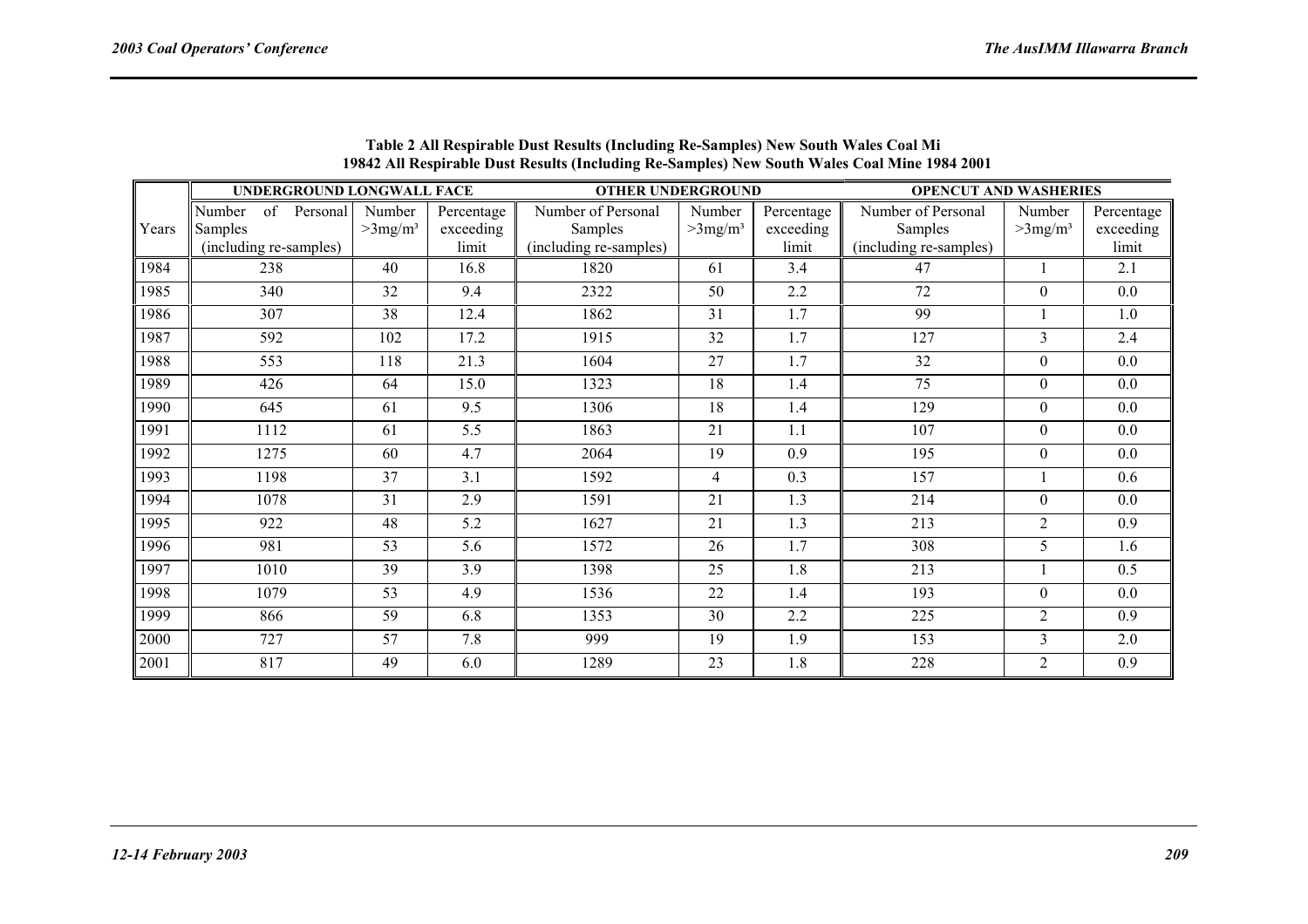# APPENDIX A

9154 OFFICIAL NOTICES 24 September 1999

# COAL MINES REGULATION ACT 1982 COAL MINES (UNDERGROUND) REGULATION 1999 COAL MINES (OPEN CUT) REGULATION 1999

 File No. C99/0691 Date: 1 September 1999

# SPECIFIED LIMITS FOR AIRBORNE DUST

FOR the purposes of clause 161 of the Coal Mines (Underground) Regulation 1999 and clause 29 of the Coal Mines (Open Cut) Regulation 1999, (definition of 'specified limit'), it is hereby notified that the limit specified in respect of certain types of dust is as follows:

Specified Limit for Quartz-Containing Dust:

The specified limit for quartz-containing dust is 0.15 milligrams of respirable quartz per cubic metre of air sampled.

Specified Limit for Respirable Dust (other than quartz-containing dust):

The specified limit for respirable dust (other than quartz-containing dust) is 3 milligrams of respirable dust per cubic metre of air sampled.

Definitions:

In this notice:

- "quartz-containing dust" means dust which contains five per cent or more by mass of respirable quartz
- "respirable dust" has the same meaning as it has in Australian Standard 2985
- "respirable quartz" means the quartz present in respirable dust
- "breathing zone" has the same meaning as it has in Australian Standard 2985

# **PAUL THOMAS HEALEY, CHIEF INSPECTOR OF COAL MINES.**

**---------------------------------------------------------------------------------------------------------------------------------------**  NEW SOUTH WALES GOVERNMENT GAZETTE No. 111